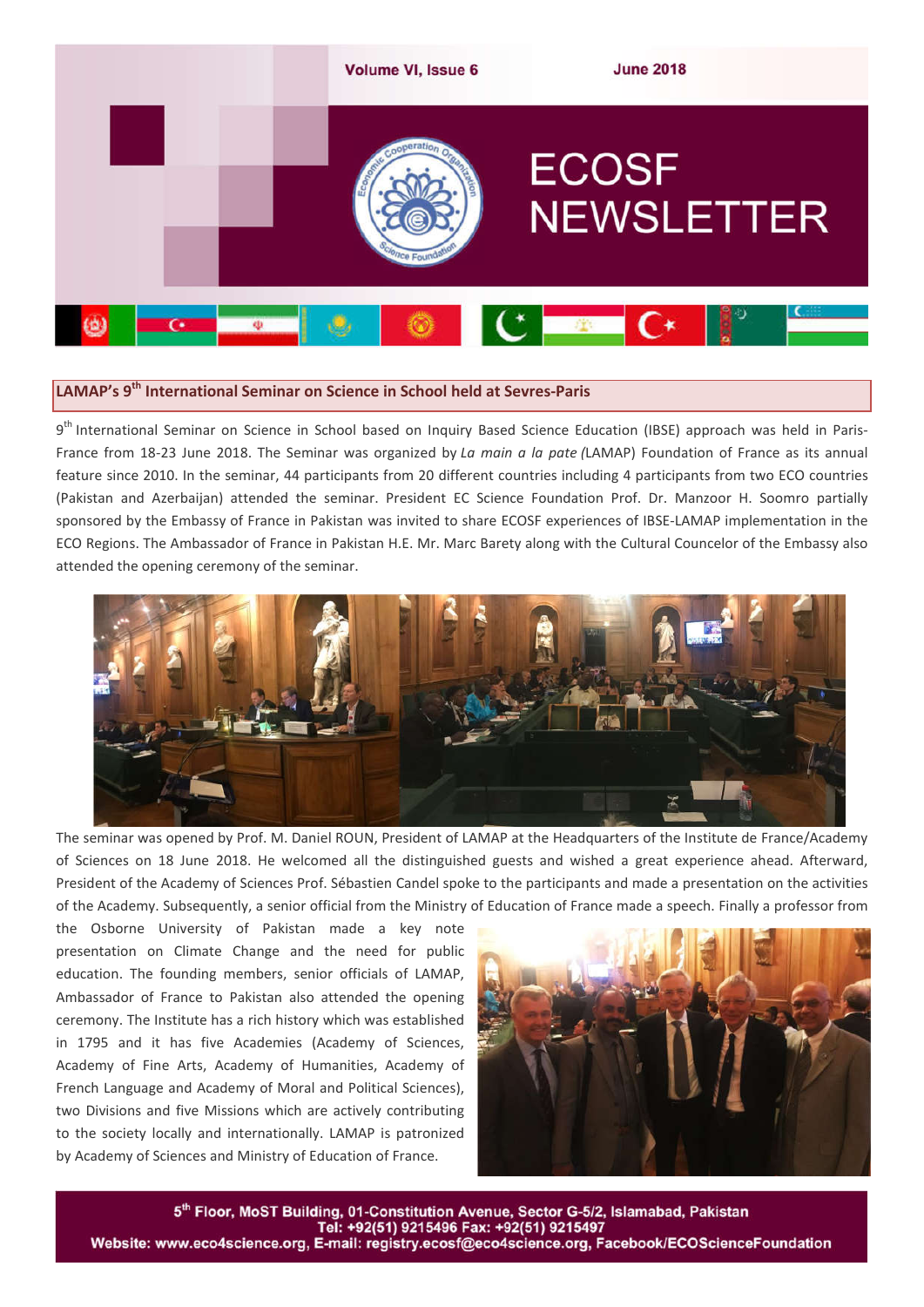The purpose of the workshop was to raise the awareness of inquiry based science education and its implementation in the educational system through the professional development of teachers. Sharing free methodological and scientific resources developed by LAMAP for teachers and trainers was also the objective of the workshop. The workshop provided an opportunity to lay the foundation for future long-term projects between LAMAP and the participating countries which can foster international cooperation as well as sharing of IBSE experiences from different parts of the world. The intercultural adaptation of the approach and contents of each country was also a significant outcome.

President ECOSF also made a presentation entitled, "Implementation of IBSE in the Developing World-Challenges and Strategies" with emphasis on implementation of IBSE in ECO region. In his presentation, he highlighted the difficulties in IBSE implementation in the developing world and the ways and strategies to redress those. President ECOSF also shared that the environment and systems of developing countries are different from the developed countries, thus, the challenges for implementation of IBSE faced by the developing countries are totally different. Thus the strategies for promoting IBSE in those countries would have to be developed accordingly.

During the workshop, the participants were taken to visit the school system to witness the implementation of IBSE approach of *La main a la pate* Foundation in live classes, in a suburb of Paris. LAMAP has developed pilot centres



and houses of science in different parts of France for facilitation of IBSE implementation in the classes. One of the pilot centers equipped with a range of scientific materials/projects being used in the classes was also visited by the participants. The Pilot Centres help schools to establish scientific laboratories and train the teachers with the support of local administration. The teachers can borrow scientific material from the Centres to conduct any scientific activity in the school.

The experts of LAMAP made some fine presentations covering the aspects of IBSE methodology development, training, implementation, etc. The group discussions, exercises and small projects were performed/made focusing on the inquiry based science education (IBSE) in schools. The participants studied and learnt a well thought framework of science inquiry prepared by LAMAP which covers six main phases i.e. Discuss, Debate, Cooperate, Record, Reflect and Share.

A poster presentation on IBSE by each participating country was also arranged. A cultural show sharing the variety of traditional dishes/sweets was also the part of the workshop which was attend and greatly enjoyed by all the participants.

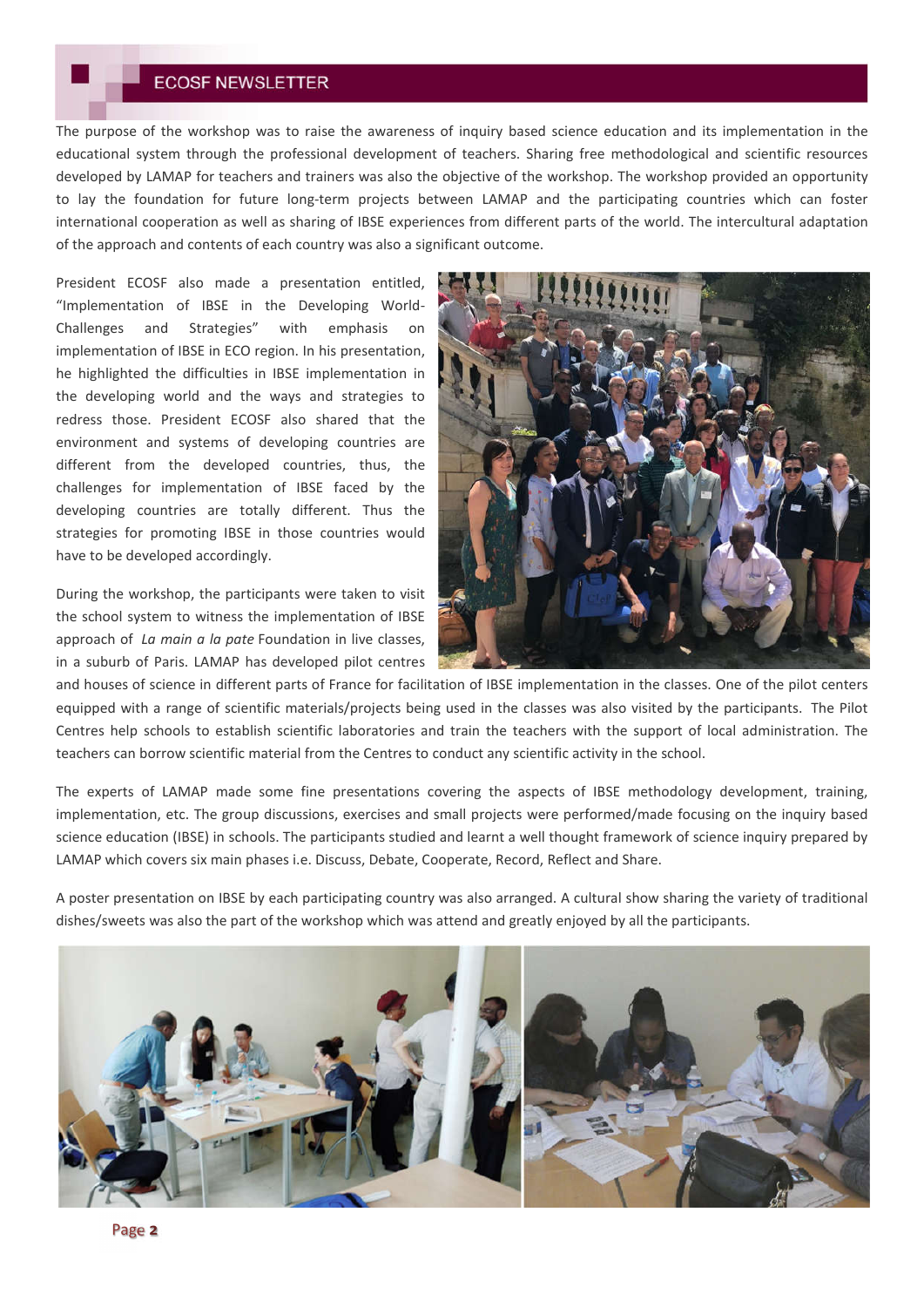## **ECOSF and HEC collaborate to introduce the GreenMetric World University Ranking for Higher Education Institutes in Pakistan**

Higher Education Commission (HEC) and ECO Science Foundation (ECOSF) are collaborating to introduce the Universitas Indonesia (UI) GreenMetric World University Ranking for Higher Education Institutes (HEIs) in Pakistan. In this context, a consultative meeting was held on June 5th, 2018 at HEC to review and assess the adoption of this ranking for HEIs in Pakistan. The meeting also contributed to and aligned with the global event on the World Environment Day 2018 for promotion of sustainability, concept of green and sustainable campuses in universities. It is pertinent to mention here that ECOSF helped introduce this concept of GreenMetric Ranking to HEC in Pakistan. ECOSF sponsored the participation of HEC representative in the 1<sup>st</sup> International Conference on Green University at Ferdowsi University of Mashad in February 2018, in which ECOSF was one of the co-organizers of this conference.



The consultative meeting was chaired by Prof. Arshad Ali Executive Director HEC and attended by senior officials of HEC and representatives of Universities. On behalf of ECOSF, the President ECOSF Prof. Dr. Manzoor Hussain Soomro and Mr. Khalil Raza Scientific Officer participated in the meeting. The representatives of six universities, which are already participating in the ranking delivered their presentations highlighting their efforts in implementation of Green Campus Framework.

Prof. Arshad Ali, Executive Director HEC appreciated the initiative by Univeristas Indonesia (UI) of developing such a ranking. He stressed over the need to maximize the participation of Pakistani universities in the upcoming rankings. HEC would fully support in adopting this concept in Pakistani higher education institutions, he said. He appreciated the support of ECOSF in introducing this concept for HEI in Pakistan.

Prof. Dr. Manzoor Hussain Soomro President ECOSF appreciated the efforts of HEC for formally recognizing and initiating this ranking program in Pakistan at HEC, which will lead towards wider adoption of this ranking and promote sustainability in University Campuses across Pakistan. He proposed to establish a coordinating unit on Green and Sustainable Campuses at HEC for effective implementation and liaison with Universities across Pakistan. He shared that ECOSF has signed a MoU with Ferdowsi University of Mashad, Iran (FUM) for promotion of Green and Sustainable Campuses in the ECO region, including Pakistan. Thus he proposed and assured his support and collaboration in establishing a linkage between FUM and HEIs of Pakistan for implementation of this GreenMetric ranking in Pakistan.

Prof. Raza Bhatti Member O&P highlighted the significance of the GreenMetric Ranking and linked it with the theme of World Environment Day 2018, which is "Beat the Plastic Pollution". He said the hazards of plastic use in daily life need to be disseminated so that the young generation may not only refuse the use of plastics, but can also influence their families to stop its use.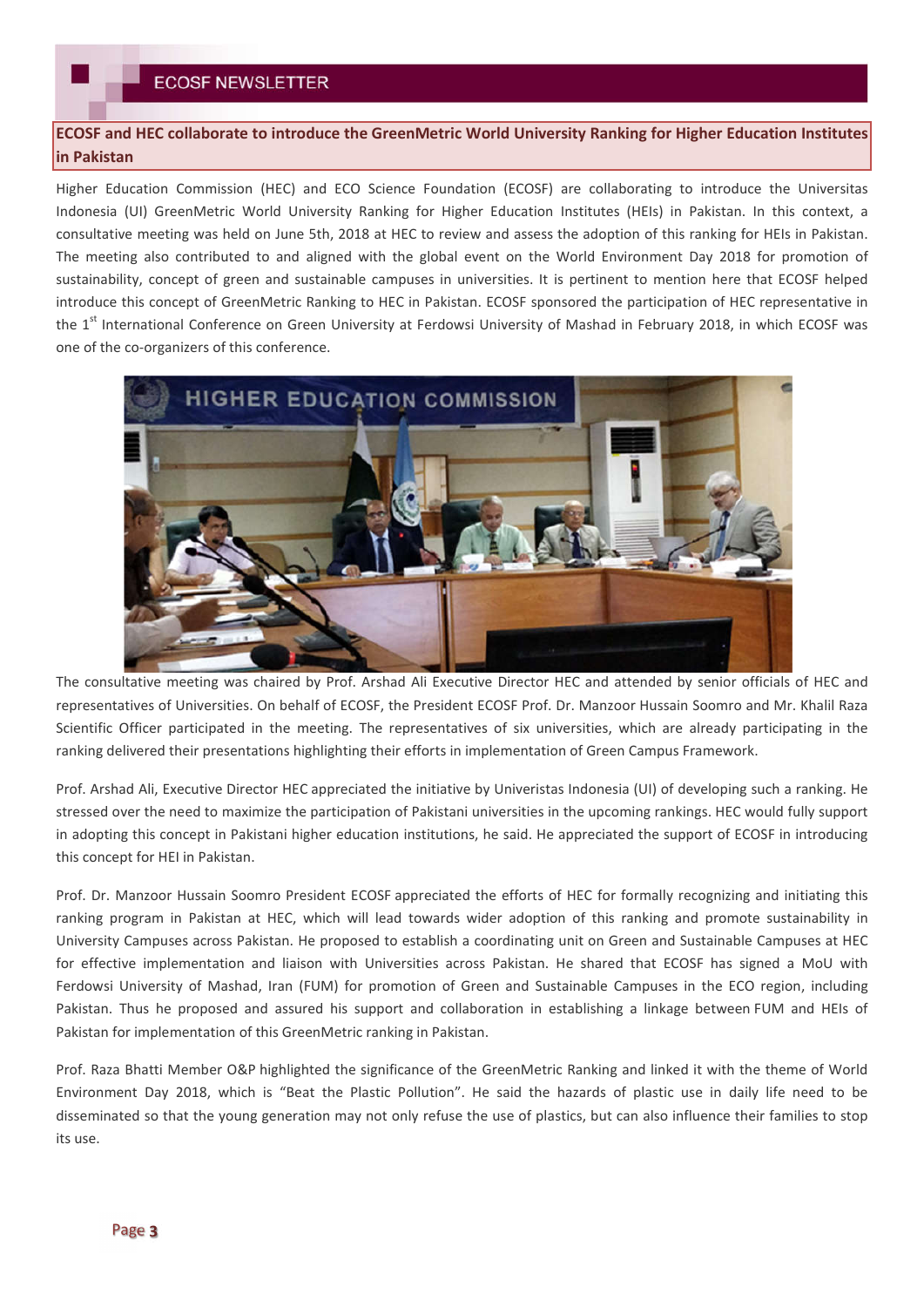HEC Monitoring and Evaluation Director Mr. Naveed Shah presented his presentation on the concept of this ranking system which is based on the indictors viz. setting and infrastructure, energy and climate change, waste, water, transportation, and education.

The participants agreed to organize a National Workshop on July 9, 2018 in collaboration with UI GreenMetric World University Ranking where all the universities of Pakistan will be invited to participate.



**An International Workshop on Options for an Energy Mix: Issues of Cost and Sustainability held in Islamabad**

COMSTECH organized a 3-day workshop entitled "Options for an Energy Mix: Issue of Cost and Sustainability" from 26th to 28th June 2018 to explore sustainable energy pathways and share experience and knowledge amongst the energy professionals and academicians of Organization of Islamic Countries (OIC) countries. The objective of holding this workshop was to recommend viable strategies for developing improved and sustainable energy portfolio amongst the OIC member states. The workshop attracted a large number of local and foreign participants from academia, power sector and industry, as well as experts from Turkey, Australia, China, Malaysia, Uganda, Nigeria and Bangladesh. Resource persons for the workshop include national & international experts with experience in technology development, energy management, policy frameworks and energy economics. On behalf of ECOSF, Prof. Dr. Manzoor Hussain Soomro President ECOSF and Engr. Khalil Raza Scientific Officer participated in the inaugural ceremony of the Workshop.

**Mr. Sartaj Aziz Deputy Chairman of the Planning Commission of Pakistan** inaugurated the International Workshop. In his address, Mr. Aziz outlined the measures undertaken by the previous government to respond to the issues by addressing the power mix and enhancing generation capacity, adding power plants based on cheap, coal — imported and local, Liquified Natural Gas (LNG) and local natural gas. He also highlighted the efforts of the previous Government for initiating the work on several hydel projects including the Tarbela extension, as well as Dasu and Diamer Bhasha dams. Mr. Aziz gave a brief historical account of the current energy crisis in the country. Unfavorable energy mix with high cost of imported fuel based power generation and inconsistent energy policies have escalated the energy crisis in Pakistan, he said. Thus, he stressed over



the Integrated Energy Planning for devising the future energy scenarios and pathways for sustainable energy sector of Pakistan.

**COMSTECH Coordinator General Prof. Dr. Shaukat Hameed Khan** was the Keynote Speaker in the workshop. Prof. Khan presented a comprehensive and broad-ranging review of the global energy transition, highlighting initiatives to decrease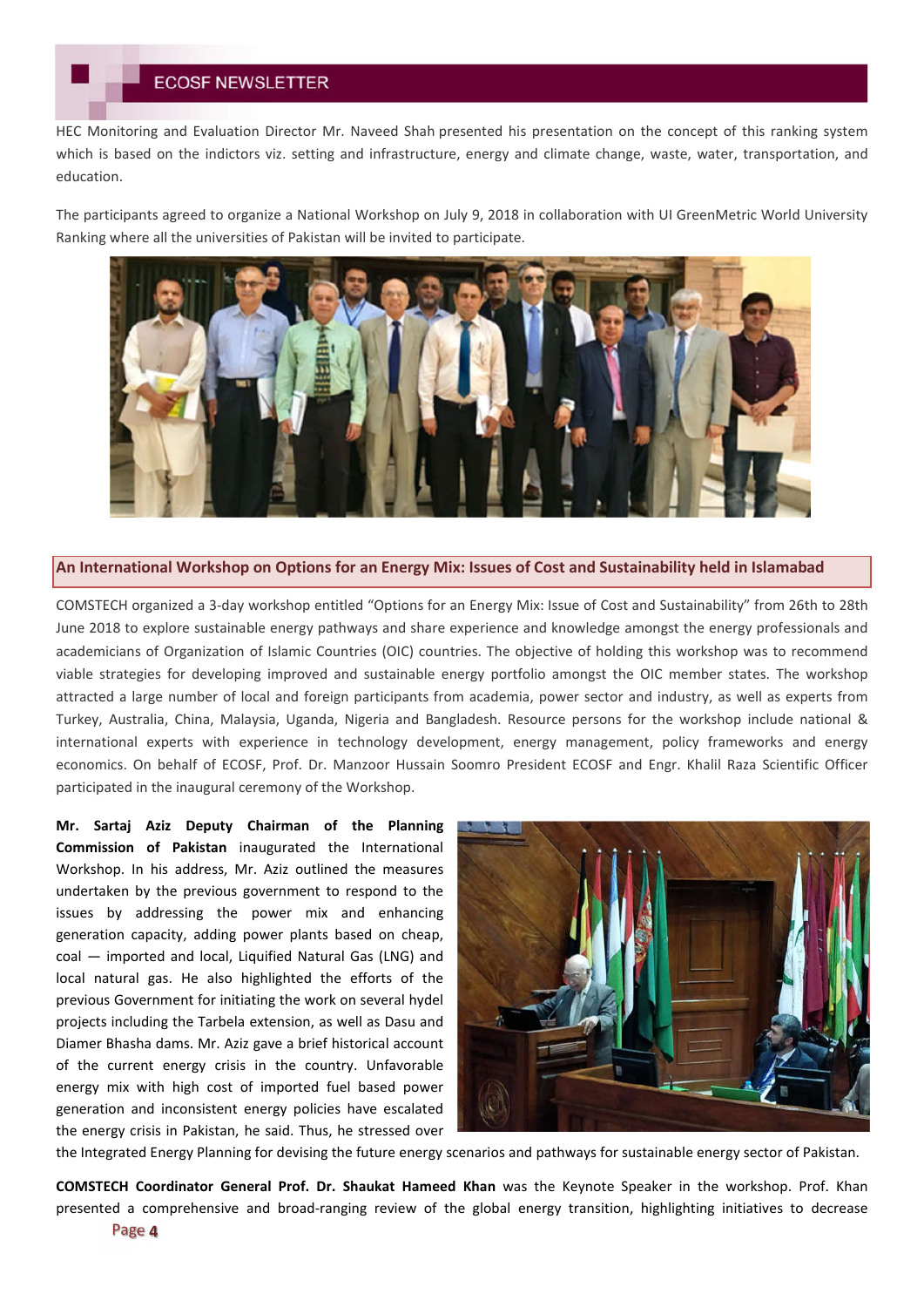reliance on conventional sources of power by including various renewable sources as part of the energy mix. He also presented an analysis on potential of renewable energy generation and highlight various challenges in penetration of renewable energy technologies in various OIC Member Countries including Pakistan.

Earlier, **Prof. Dr. S. Khurshid Hasanain Senior Expert, COMSTECH Secretariat** introduced to the participants about this International Workshop and roles & functions of COMSTECH. He outlined the core mandate of COMSTECH which is to strengthen cooperation among Organization of Islamic Countries (OIC) Member States in Science and Technology (S&T), and enhance their capabilities through training in emerging areas. He also highlighted the importance of this workshop that is to develop the technical capacity and sharing of the best practices of sustainable energy development, which is critical to inclusive economic growth in the Islamic World.



Leading national & international experts with vast experience in technology development, energy management, policy frameworks and energy economics conducted the workshop in following key areas of sustainable energy:

- The Energy Transition and Competition from Evolution of Fossil Fuels
- Challenges in Integration of Renewables into the Power Grid
- Efficiency in generation and use, and smart cities
- Hydropower: Micro and Small scale dams
- End of life environmental impact of different energy technologies
- Water Matters : Energy generation demands, recycling & reuse
- Energy policy and life cycle costs of energy generation (LCOE)

#### **ECOSF-supporting Science Summer Camp - 2018**

The Science Summer Camp  $-$  2018 is being organized by Pakistan Science Club in collaboration with ECOSF from May 17 – June 9 and June 25 – July 18 in Karachi. The Camp is an opportunity for students to learn, devise and explore about different scientific happenings by doing hands-on activities and projects. This camp is a platform for young students to engage in strengthening their cognitive and creative skills with a range of fun experiments from conducting scientific experiments to creating their very own robots.

Read more: http://eco4science.org/Summer-Science-Camp-2018

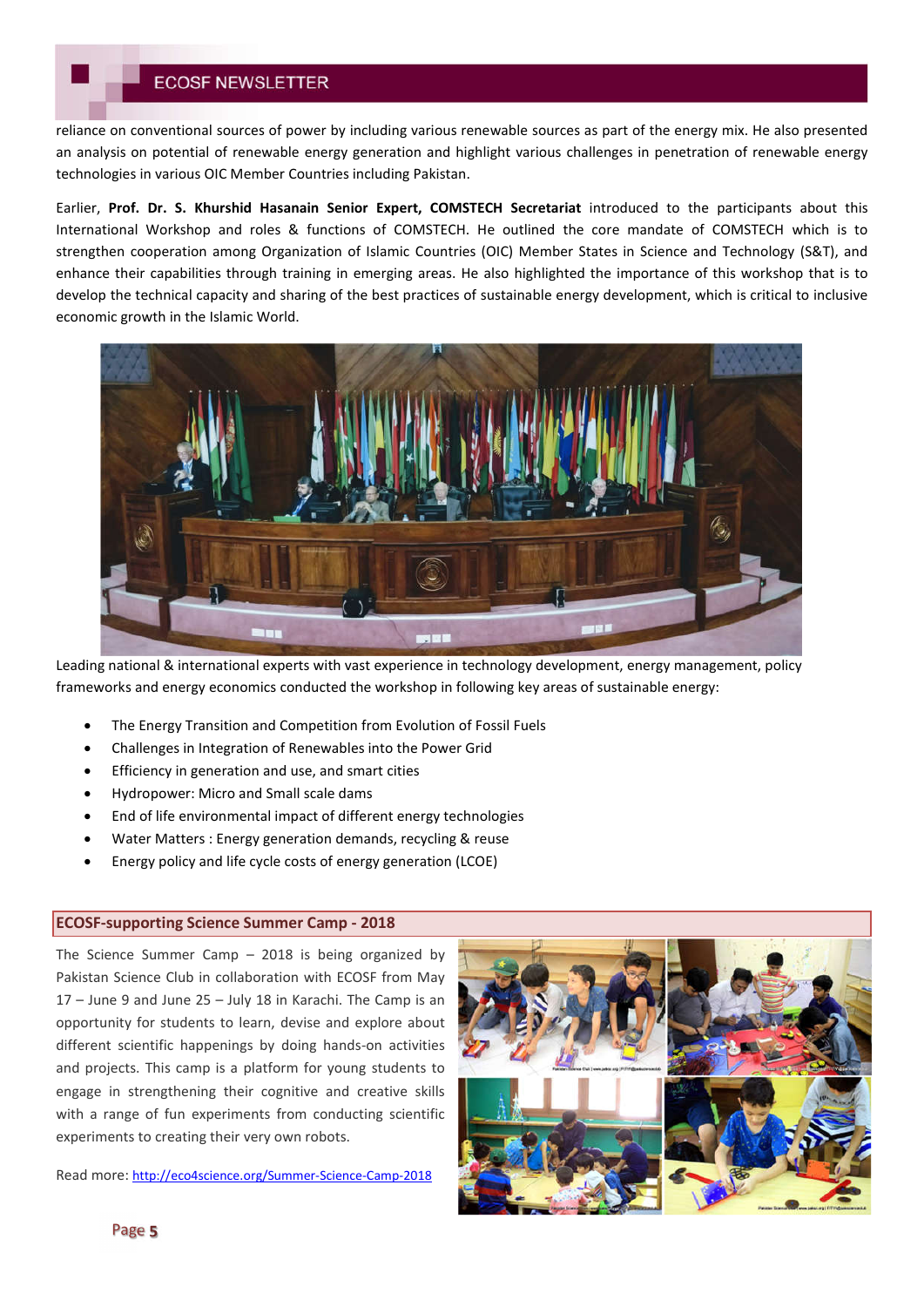### **ACIAR Country Manager for Pakistan called upon President ECOSF**

The Country Manager of Australian Centre for International Agricultural Research (ACIAR) from Australian High Commission, Islamabad Dr. Munawar Raza Kazmi made a courtesy call upon President ECO Science Foundation on June 6, 2018.

Dr. Munawar R. Kazmi discussed with Prof. Dr. Manzoor H. Soomro the possibilities of developing interaction between the experts of Pakistan and central Asia with particular reference to network of agriculture Universities and Institutions as well as the facilitators of different agriculture technologies and approached for capacity building of farming industry.



The two agreed in principle to build on the strength of IPM Facilitators in Farmer Field School approach in Pakistan and possibly organizing a congress of facilitators from across the ECO member states where by other international stakeholders such as Food and Agriculture Organization (FAO) and Islamic Development Bank (IDB) can also be brought in.

# **Campaign Director of Alif Ailaan and CEO of Pakistan Alliance for Maths and Science (PAMS) called upon President ECOSF**

Campaign Director of Alif Ailaan Mr. Mosharraf Zaidi and CEO of Pakistan Alliance for Maths and Science (PAMS) Mr. Salman Naveed called upon President ECOSF Prof. Dr. Manzoor Hussain Soomro. Prof. Soomro appreciated the efforts undertaken by the Alif Ailaan and PAMS for promotion of Science, Technolgy, Engineering and Mathematics (STEM) subjects in Pakistan. The dignitaries discussed the various aspects for the promotion of science education in Pakistan and as well as sustainability of PAMS. The dignitaries also agreed to organize a meeting of PAMS member and stakeholders to prepare a future plan of action.

It is pertinent to mention that Prof. Soomro has been supporting the science education activities of PAMS.



#### **Upcoming Events posted on ECOSF Website and Facebook Page**

#### **35th World Conference on Science Parks and Areas of Innovation – Isfahan, Iran**

The 35<sup>th</sup> World Conference on Science Parks and Areas of Innovation will be organized by International Association of Science Parks and Areas of Innovation in collaboration with ECOSF from 2- 5 September 2018 at Isfahan, Iran.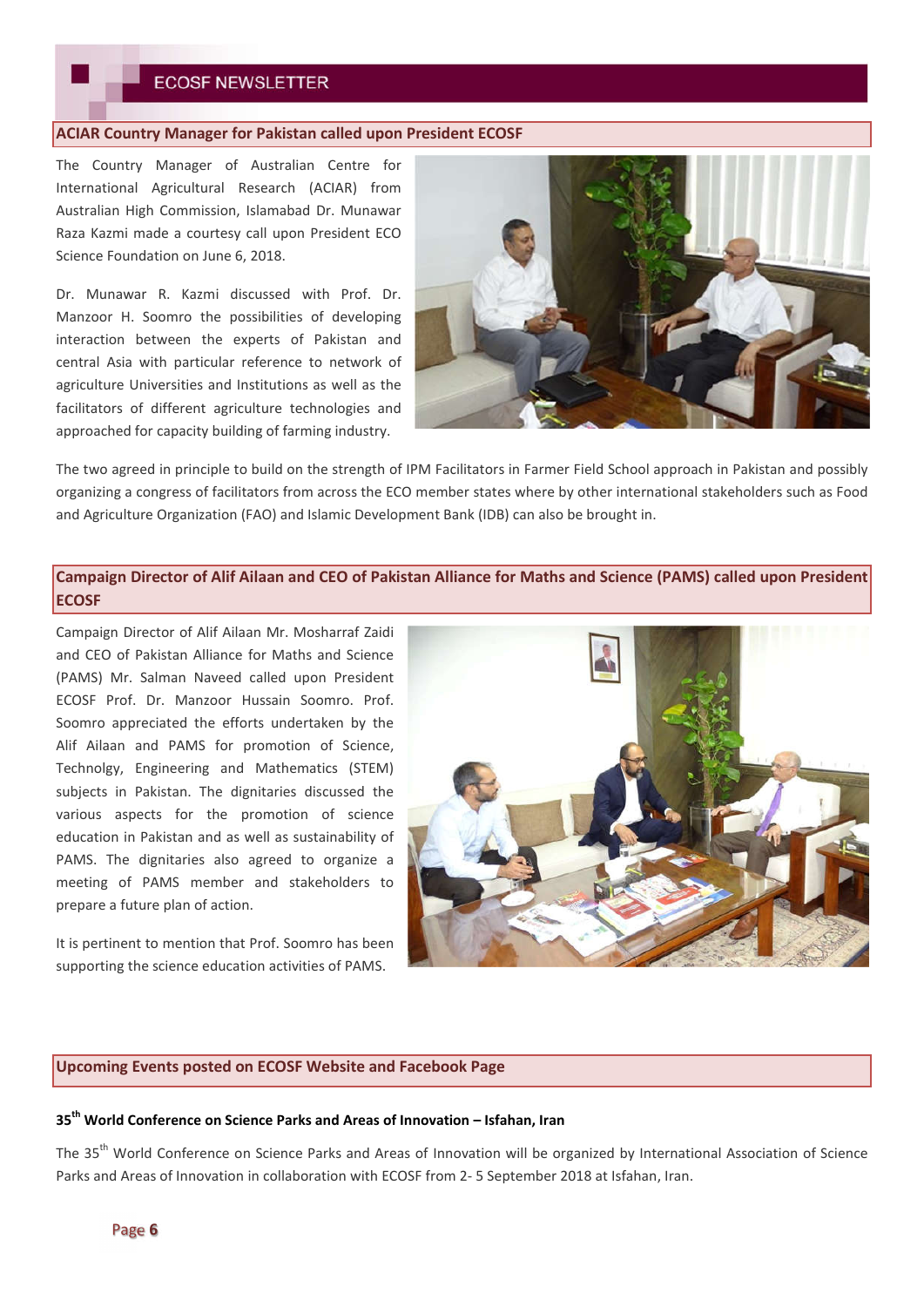The IASP Pre-conference Seminar will also be organised directly by the IASP Headquarters and is designed to meet the needs of professionals who are appointed to set up a new science park, as well as for those who are new to our industry. The seminar will look at the crucial main concepts in the inception, conceptualisation, planning and management of science parks and other areas of innovation: strategic models, incubation, marketing and communication, services, governance, challenges and opportunities.

Read more: http://eco4science.org/Science-Parks-and-Areas-of-Innovation

#### **Call for Applications to STI Policy Training Workshop in China**

CISTRAT, a training and research centre on STI policy under the auspices of UNESCO and based in Chinese Academy of Science and Technology for Development (CASTED).

An international training workshop is being held in this September which is calling for applications on the following page (http://en.casted.org.cn/channel/newsinfo/6493). This training workshop will cover the following topics related to S&T policy: S&T Planning, S&T Management System, S&T Statistics, S&T Finance, S&T Foresight, S&T Talents, S&T in Industrial Development, S&T in Regional Development, etc.

The deadline for application: June 29th, 2018.

### **Technopreneurship for Women in STITraining Workshop on Technopreneurship for Women in Science, Technology and Innovation, 9 - 12 July 2018, Kuala Lumpur, Malaysia**

The International Science, Technology and Innovation Centre for South-South Cooperation under the auspices of UNESCO (ISTIC) in collaboration with the Ministry of Science, Technology and Innovation (MOSTI) Malaysia, Ministry of Women, Family and Community Development (KPWKM) Malaysia and NAM Institute for the Empowerment of Women, Malaysia (NIEW) is conducting a Training Workshop on Technopreneurship for Women in Science, Technology and Innovation from  $9 - 12$  July 2018, Kuala Lumpur, Malaysia. Details of the training workshop are attached in the brochure.

The objective of the training workshop is to provide real-world, hands-on, immersive learning about what it takes to successfully transfer knowledge into products and processes that benefit society. The workshop will provide the necessary knowledge and tools on how to commercialise their research findings.

Read more: http://eco4science.org/Technopreneurship-for-Women-in-STI

# **Training Workshop on Developing Leadership Talents of Women in Science, Technology and Innovation (STI), 17th – 20th July 2018, Kuala Lumpur, Malaysia**

ISTIC is organizing a Training Workshop on Developing Leadership Talents of Women in Science, Technology and Innovation (STI) from  $17^{th} - 20^{th}$  July 2018 in Kuala Lumpur, Malaysia.

The workshop is organised in view of the need to develop the leadership capacities of female scientists and technologists. Women with the qualifications, talents and potential to become leaders and later members of the board should be given the opportunity to equip themselves with the right knowledge, skills and attitudes.

Read more: http://eco4science.org/Leadership-of-Women-in-STI

### **6 th High School Summer Science Research Program (HSSSRP-2018) - Contest**

The 6<sup>th</sup> High School Summer Science Research Program (HSSSRP-2018) Contest is jointly organized by Quaid-i-Azam University Islamabad, ECOSF, Pakistan Science Foundation (PSF) and Takmil Foundation. The registration for 6th High School Summer